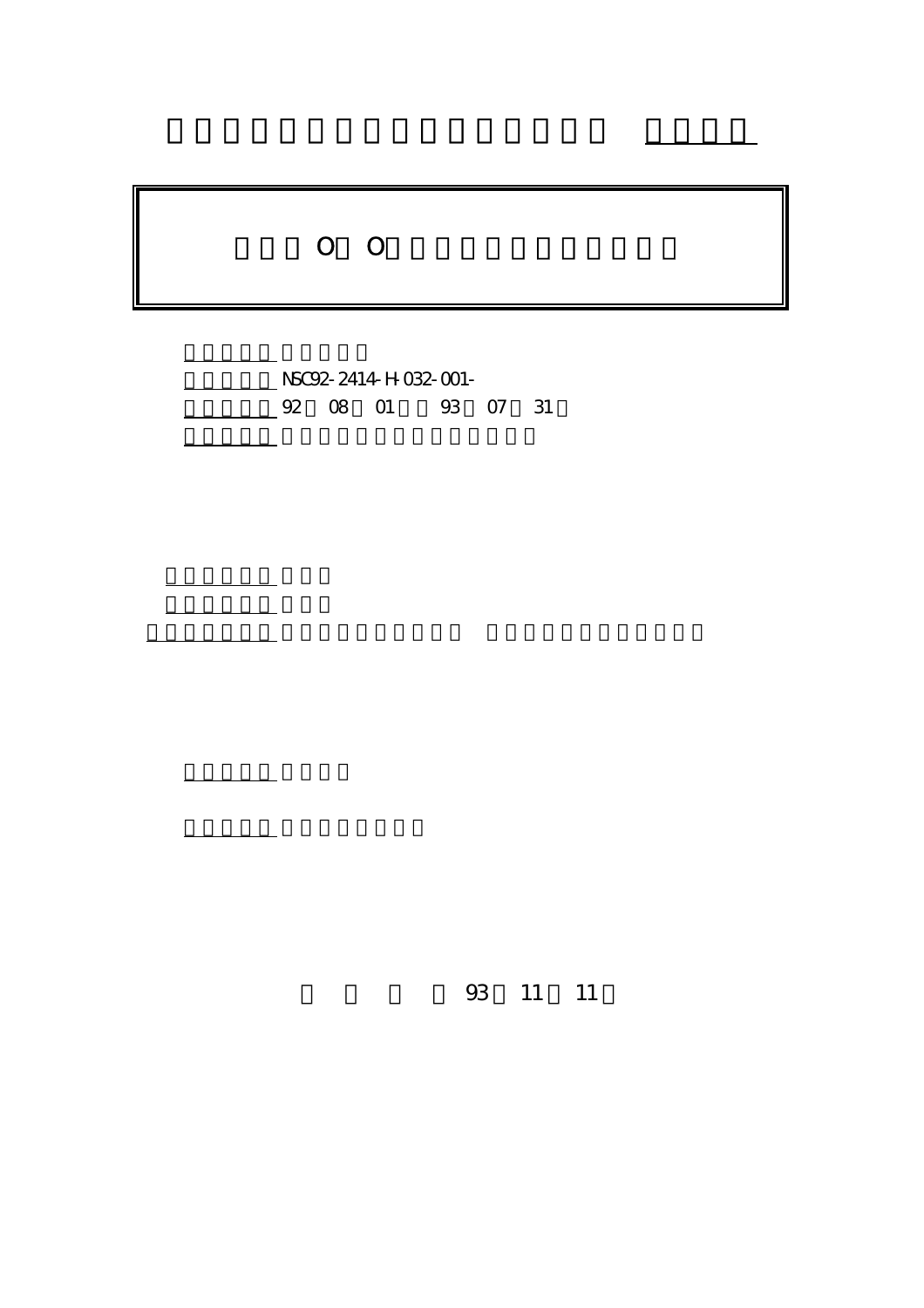NSC 92 – 2414 – H – 032 – 001 執行期間: 92 08 01 93 07 31

□ ■ 图 图 图 图 图 图 图 图 图 图 图 图 图 图

□赴大陸地區出差或研習心得報告一份

行政院國家科學委員會補助專題研究計畫 □成果報告

 $($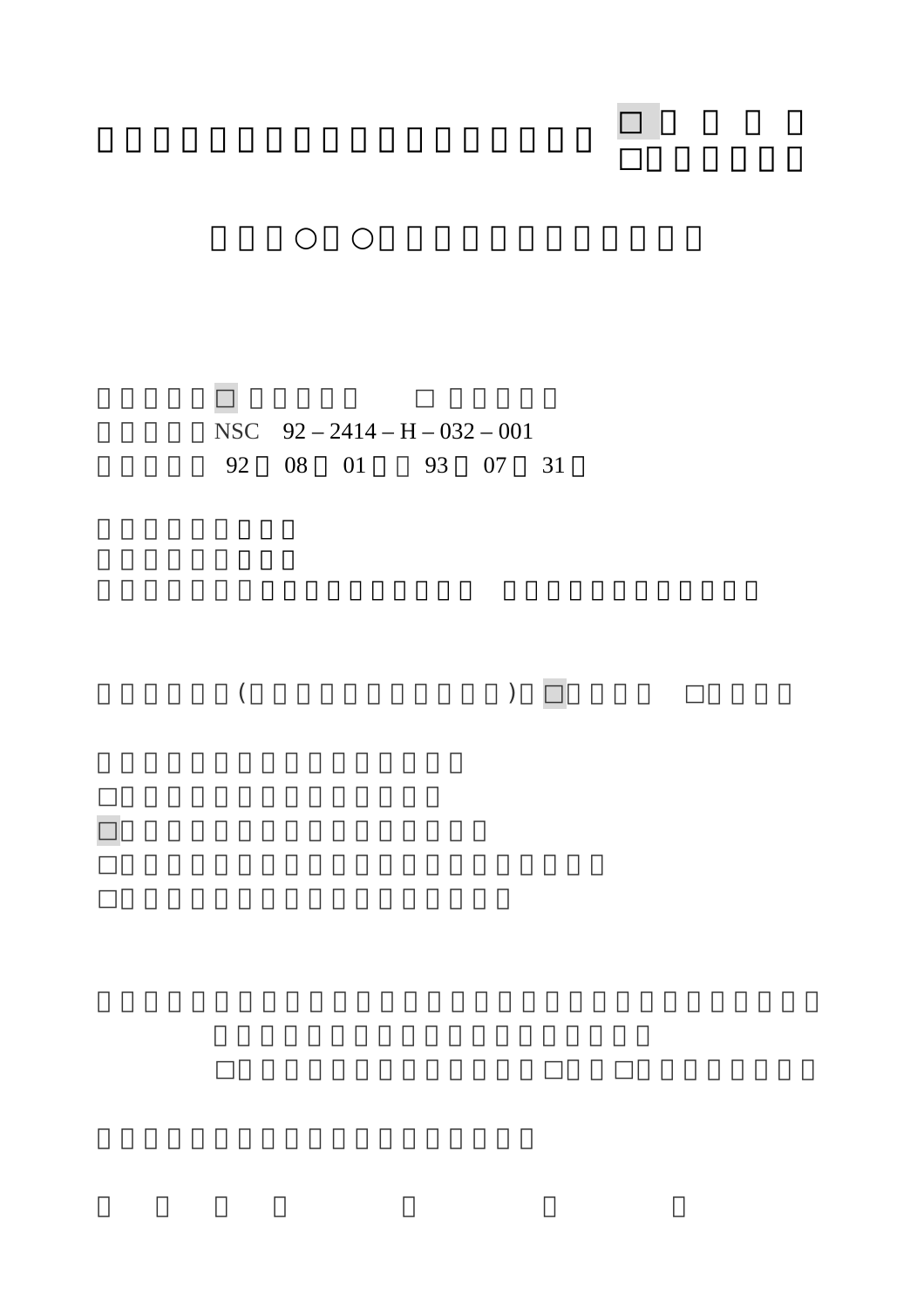di vergence

convergence

Keywords: national security strategy, system structure, mutual dependence, comparative viewpoint.

 $\frac{1}{R}$ 

With the transformation and development, and the influence of global trend of international environment, national security viewpoint is not only gradually expending its contest of "comprehensive security viewpoint," but also supplied with characteristics of internationalization and cooperation. Therefore, the influence of international system structure and the extent of mutual dependence cannot be ignored when exploring the development of national security viewpoint of a country, or between countries.

From the interaction process of four periods during fifty years: Opposition (1949-1975), Adjust (1976-1988), Transition (1989-1999) and Complication (2000-2003); it's apparently that Taiwan is still in the dilemma of traditional security viewpoint. Furthermore, from realization of international system and interdependence relation, both sides should avoid divergence and create convergence. Mainland China considers Taiwan issue will influence the security environment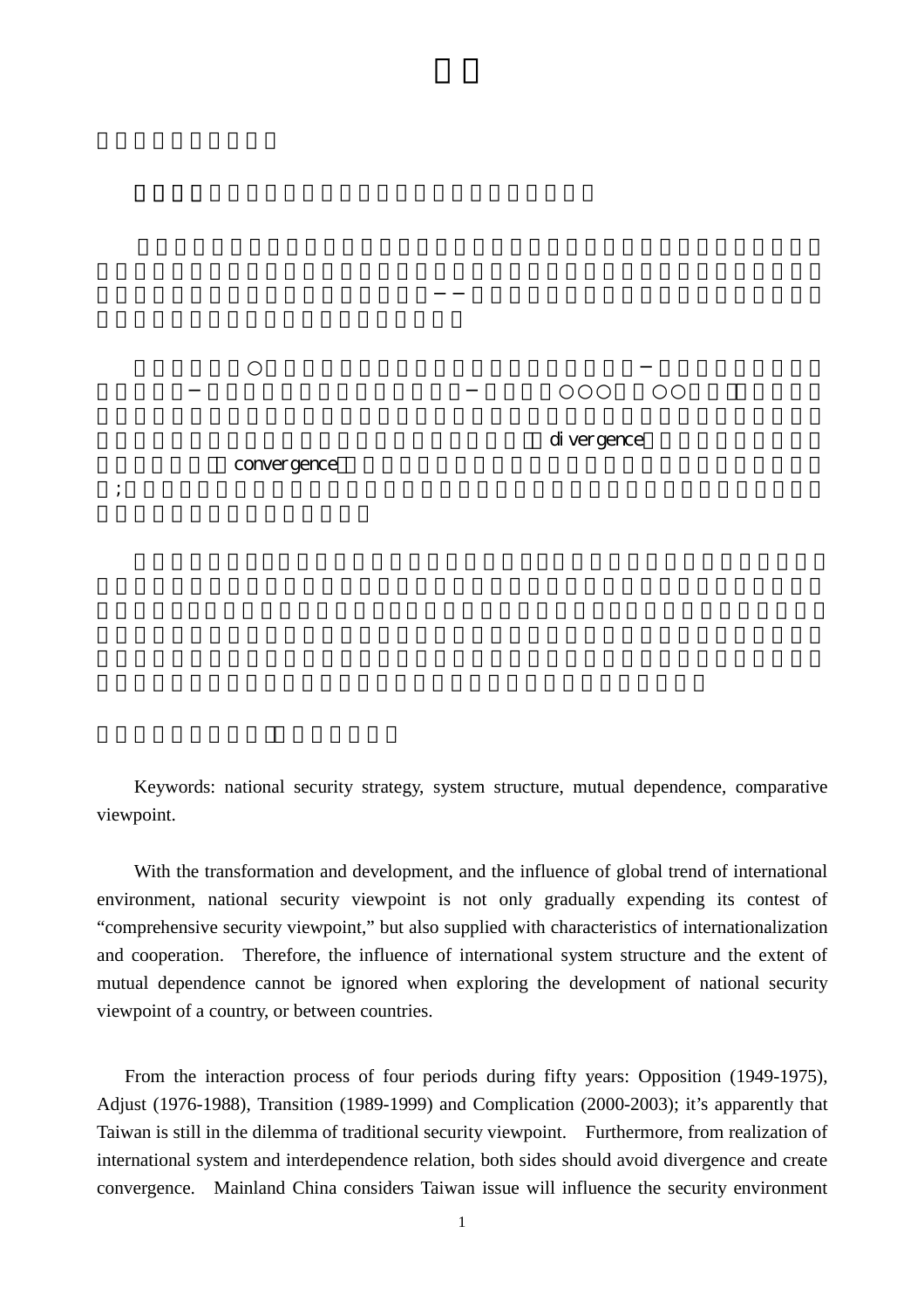for its modernization; and Taiwan considers Chinese forces will influence its security environment for existence. If this situation continues, there will not be an optimistic result for cross-strait interaction in the future.

Confronting the development mentioned above, this research explores structural limitations of international system from system research approach, and analizes the security sensitivity and vulnerability of cross-strait mutual dependences such as national defense, diplomacy or economy from interdependence theory research approach. Besides, this research combines comparative viewpoints with Asian-pacific situation interactive framework. We try to explore the divergence and convergence from the comparison of cross-strait national security viewpoint; and provides a more comprehensive dimension for scholars to devote on the research of Taiwan national security strategy. Moreover, from Taiwan national security strategy and four layers of national defense, diplomacy, economy and society, this research intends to supply a integrating and employing model as conducting principles for China and Taiwan in dealing with cross-strait affairs, as policy suggestions for developing cross-strait relation in the future, and as references for our government's policy-making.

- 1. And  $\mathbf{L}$
- $2 \left( \frac{1}{\pi} \right)$
- $3.$
- $4.$
- $5.$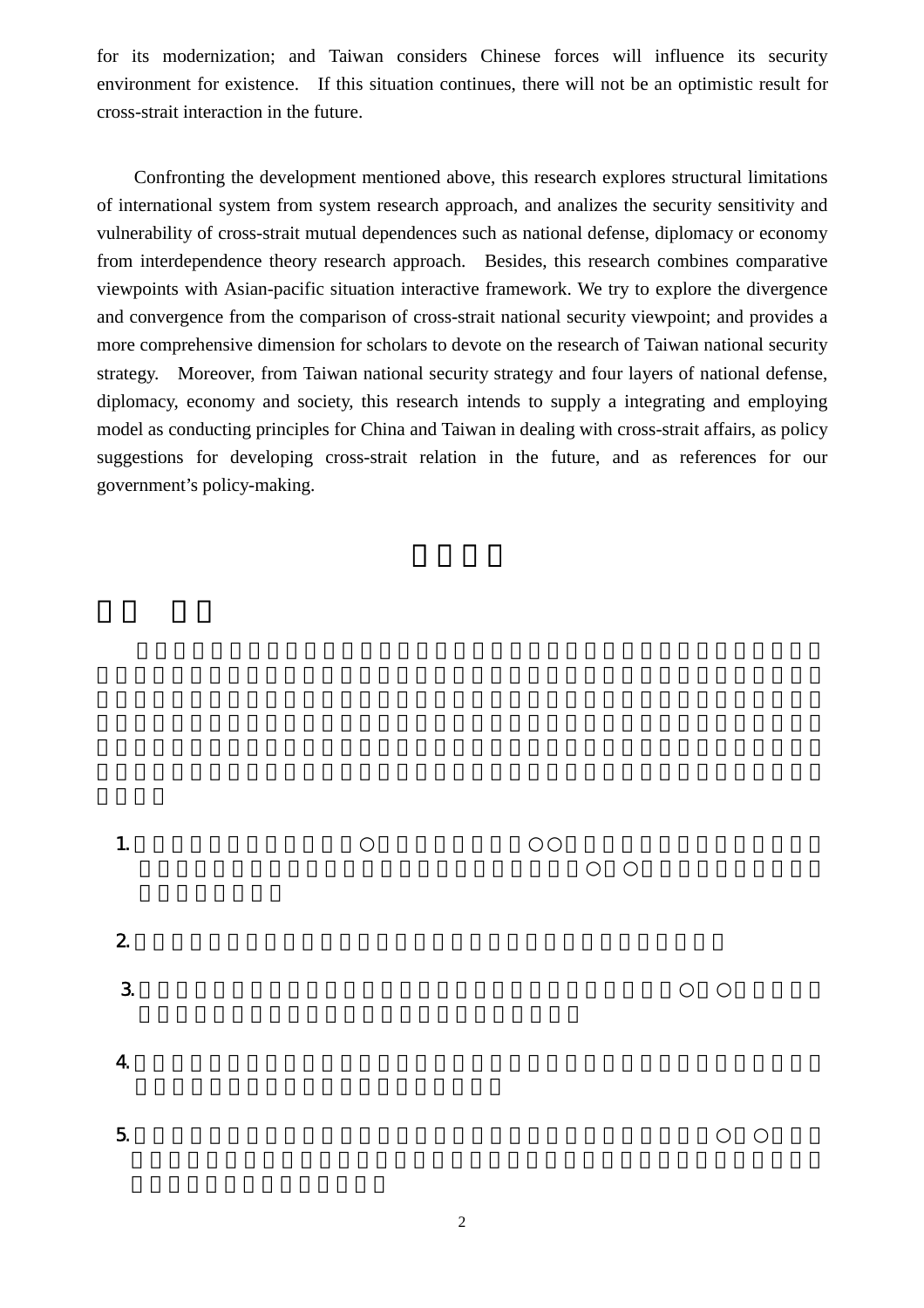$1.$  $2$  $3.$ 

 $4.$ 

 $\overline{a}$ 

Barry Buzan People, States, and Fear: An agenda for International Security Studies in the Post-Cold War Era <sup>1</sup>Joseph Romm Defining National security: The Nonmilitary Aspects <sup>2</sup> Dennis Van Vranken Hickey Taiwan's Security-in the Changing International System<sup>3</sup> David Baldwin  $\pi$  The Concept of Security"  $^4$ Peter Mangold " Security: New Ideas, Old Ambiguities"  $^{\tiny\text{\tiny{5}}}$ 這些著作雖非置焦點於

 $6.$ 

(Andrew J. Nathan)

, and the contract of  $\mathcal{L}$ 

與羅斯(Robert S. Ross)合著的《長城與空城計:中國尋求安全的戰略》6

<sup>1</sup> Barry Buzan, *People, States, and Fear: An agenda for International Security Studies in the Post-Cold War Era.* 2 Joseph Romm, *Defining National security: The Nonmilitary Aspects* ( New York: council on Foreign Relations Press, 1993).

<sup>&</sup>lt;sup>3</sup> Dennis Van Vranken Hickey, *Tai van's Security-in the Changing International System* (Boulder, Col or ado:

Lynne Rienner Publishers, 1997).

<sup>4</sup> David Baldwin, "The Concept of Security," *Review of International Studies*, Vol.23, No. 1(1997)

<sup>&</sup>lt;sup>5</sup> Peter Mangold," Security: New Ideas, Old Ambiguities," *The world Today*, Vol. 47, No. 1 ( February , 1991).  $\frac{6}{1998}$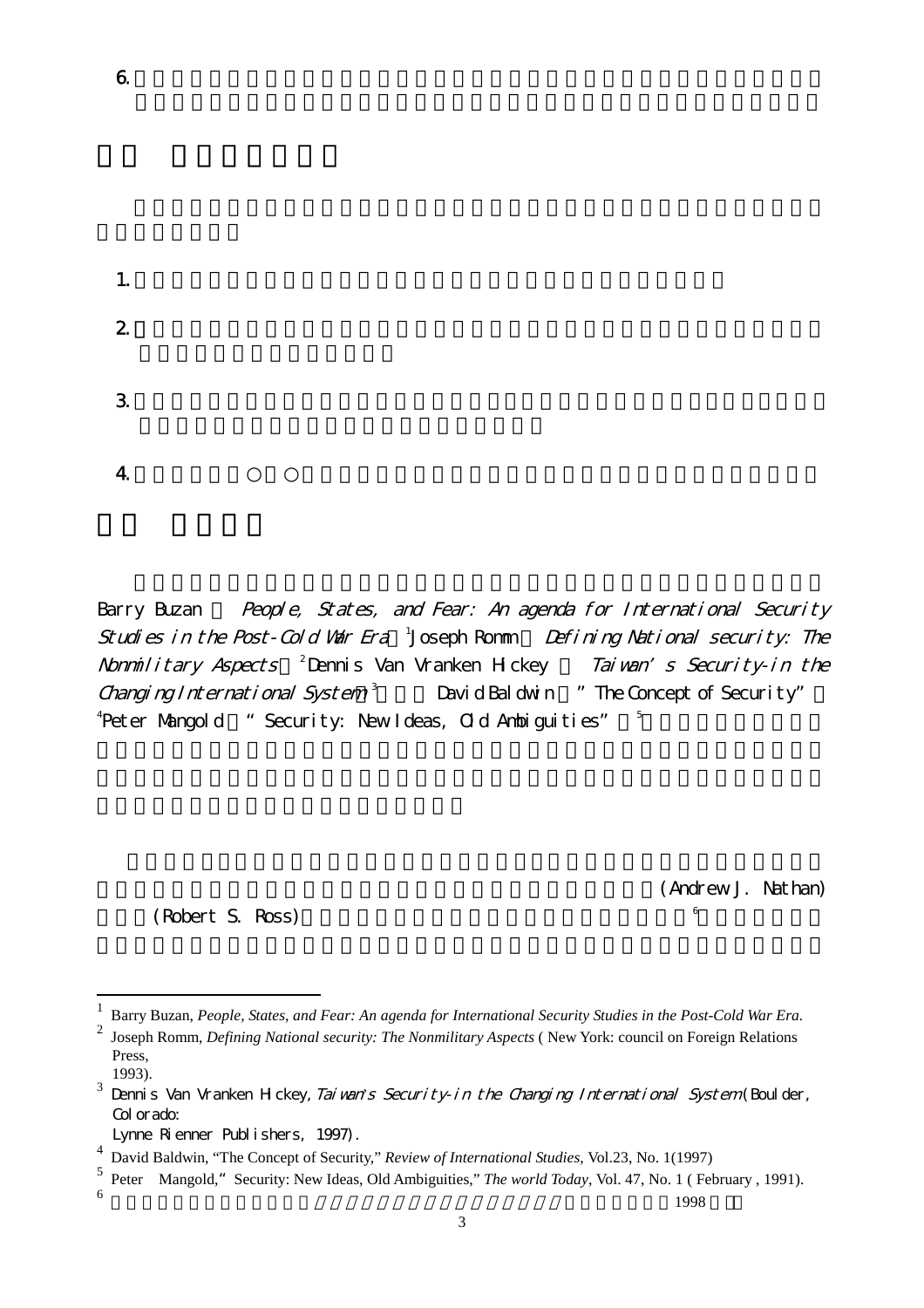$\overline{a}$  $\mathbf{B}$ 

又如《跨世紀國家安全戰

 $\frac{16}{2}$ 

以及楚

世紀的國家安全戰略的應行及可行之道。」9 10 , and the set of the set of the set of the set of the set of the set of the set of the set of the set of the set of the set of the set of the set of the set of the set of the set of the set of the set of the set of the se

 $=$  11

 $\sim$  12 , and  $\mu$ 

 $\mathbf{f}(\mathbf{r}) = \mathbf{f}(\mathbf{r})$ 但是,並未對我國國家安全戰略作週延、全盤之規劃;因此,本研究應

 $14$  $\downarrow$  (15)  $\overline{a}$ 。這些著作相當具有代表性,分析其共通點,

 $\blacksquare$ , and the set of the set of the set of the set of the set of the set of the set of the set of the set of the set of the set of the set of the set of the set of the set of the set of the set of the set of the set of the se

 $\overline{7}$  $\begin{array}{ccc} 7 & \hspace{1.5cm} 18 \\ 8 & \end{array}$  $8$ 

 $($  ) 1999/12/18 (Michael Swaine) <sup>9</sup> 翁明賢 編輯,跨世紀國家安全戰略(台北:麥田,1998 年),頁 13  $10 \t 2001$ <sup>11</sup> 吳玉山,抗衡或扈從*-*兩岸關係新詮(台北:正中,1997 年)  $12$  2001  $12$ 13  $90$ 14  $\overline{a}$ 170  $15$  15  $1998$  4  $16$  16  $17$  17  $1999$  9  $18$  2001  $\,$  9  $\,$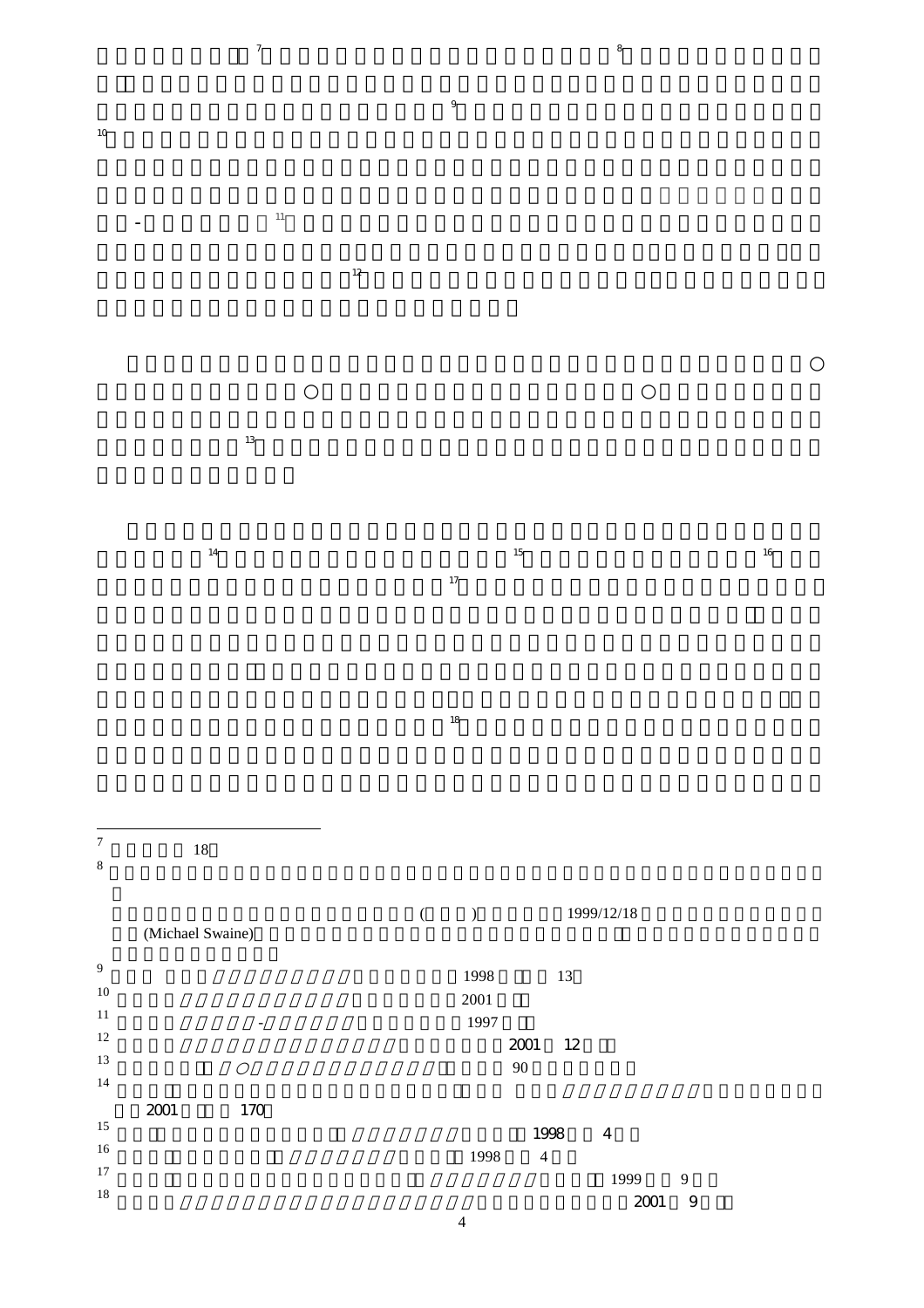## (qualitative research)

口頭報告或寫成書面報告。19 研究中的質化分析也不是應用大量來自於數學與統計學為主的

 $\infty$  $\mathcal{L}$ 

在結論部分更進一步進行質化的說明與釐清。21

 $\overline{a}$ 

 $19$  Anselm Strauss & Juliet Corbin,  $2001$  9

<sup>22</sup>

 $^{20}$  W. Lawrence Neuman,

<sup>2000 11 788</sup> 

 $^{21}$  Anselm Strauss & Juliet Corbin,  $1 \qquad 20-21$